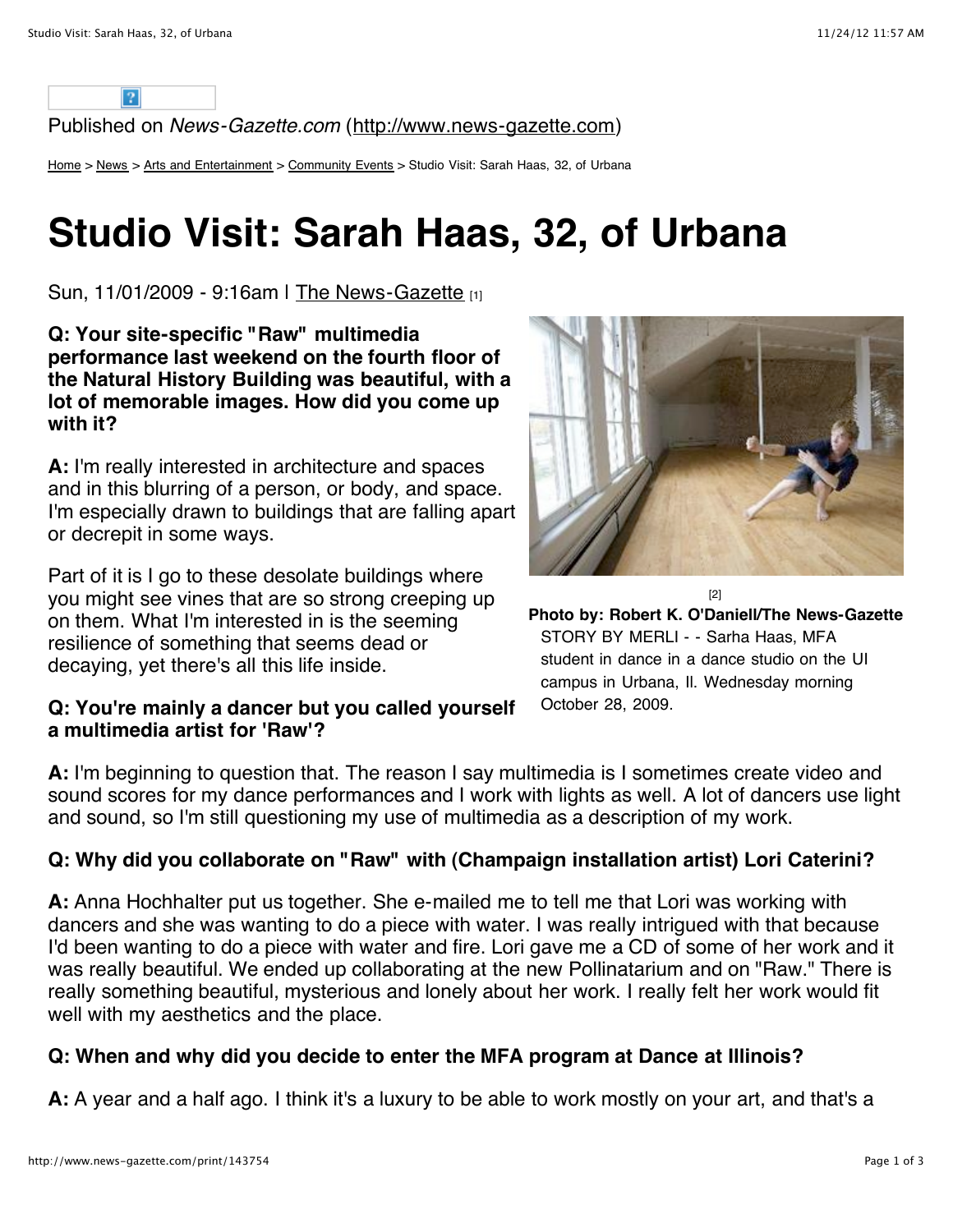luxury I have not had in my life. Somebody told me about the program and said it would give me the time, space and resources to focus on my work.

#### **Q: Where were you living before you came here?**

**A:** Chicago. I actually took a couple of years off from dance to write a book while I was in Chicago. I also worked for a couple of dance companies, but I was interested in creating my own work. I learned a lot, but I think I have a very particular aesthetic and interest that I'd rather hone than be a body. I'm very independent in that way.

#### **Q: When did you start dancing?**

**A:** My mom put me in ballet when I was 3 and I hated it. I stopped dancing when I was 12 and she died. I'm not really sure what made me start again. Part of it might have been nostalgia. Also, I've always been a mover. When I was a kid, I was a huge tomboy. Once I discovered modern dance when I was 19 or 20, I began to enjoy dance again because it's a different kind of dance. It's more realistic than ballet.

#### **Q: Do you have an undergraduate degree in dance?**

**A:** Yes, from Columbia College. That's where I learned so much. I was so naive when I first went there. I probably didn't know what jazz or modern dance was and I remember going to observe a dance class and crying. I can't describe my feeling at the time, but I knew I had to be there. There was something compelling about it. It was probably all emotion and intuition and not much else on my part because I wasn't sure what I was seeing.

### **Q: Did you grow up in the suburbs?**

**A:** No, I grew up in the country in Michigan. I graduated from high school with 46 people. I enjoy the country and the city.

### **Q: Do you have any plans for more performances here in the near future?**

**A:** I've been talking to PACA (Preservation and Conservation Association) about doing a sitespecific piece there because they have these bathtubs. I've had this idea of a performance piece that I would love to do in three bathtubs in a huge room, a kind of water meditation with three people in the tubs.

Categories (5): [News](http://www.news-gazette.com/category/news) [\[3\],](http://www.news-gazette.com/category/news/arts-and-entertainment) [Community Event](http://www.news-gazette.com/category/news/arts-and-entertainment/community-events)[s](http://www.news-gazette.com/category/news/arts-and-entertainment) [4], [Miscellaneous](http://www.news-gazette.com/category/news/arts-and-entertainment/miscellaneous) [5], [Theater](http://www.news-gazette.com/category/news/arts-and-entertainment/theater) [6], Arts and Entertainment [7]

## **Comments**

**Source URL:** [http://www.news-gazette.com/news/arts-and-entertainment/community-events/2009-11-01/studio-visit](http://www.news-gazette.com/news/arts-and-entertainment/community-events/2009-11-01/studio-visit-sarah-haas-32-urbana.html)sarah-haas-32-urbana.html

#### **Links:**

[1] http://www.news-gazette.com/author/news-gazette